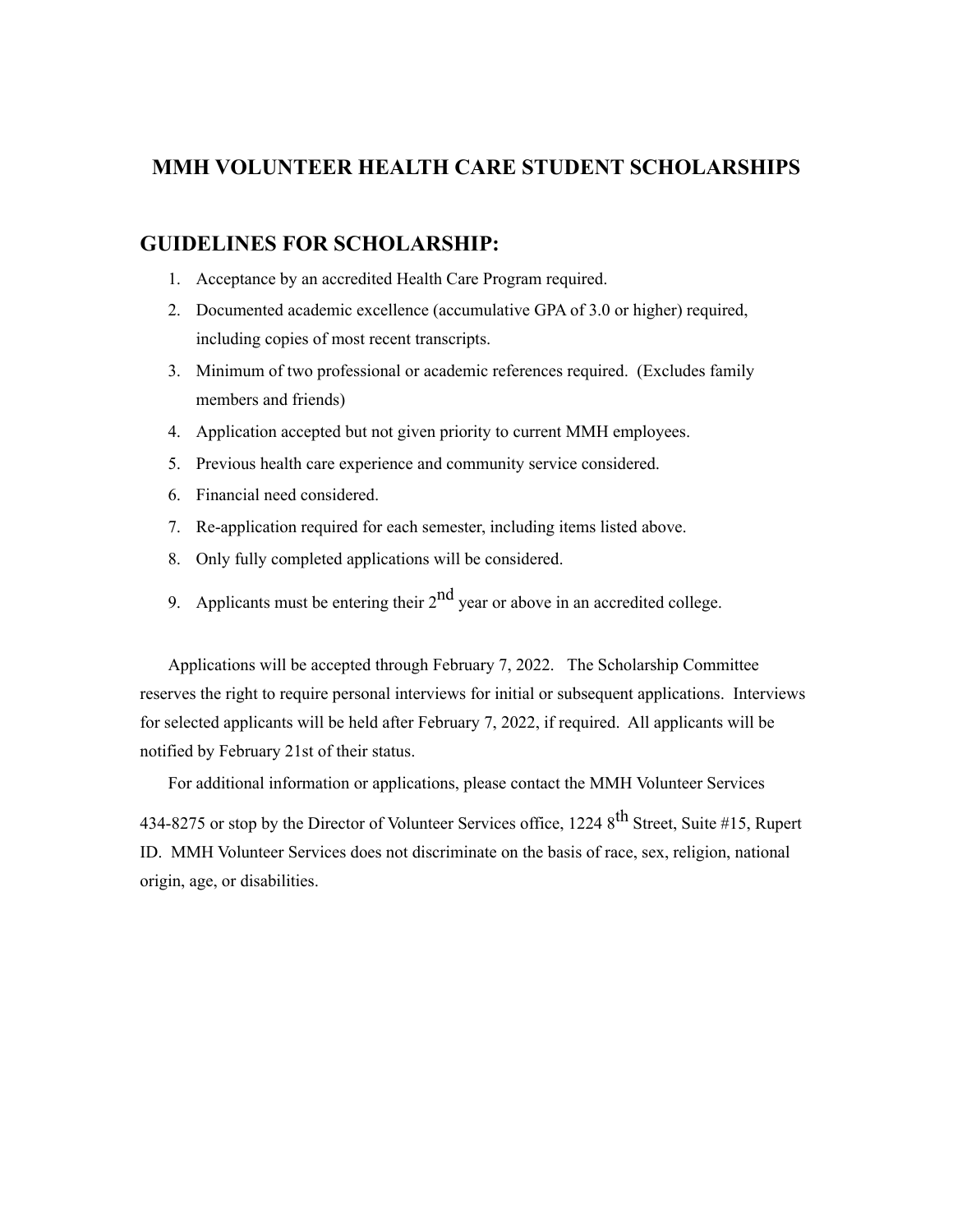## **MMH VOLUNTEERS**

## **Health Care Professional Scholarship Application**

| Date:                                                                     |                                                                                   |                            |  |
|---------------------------------------------------------------------------|-----------------------------------------------------------------------------------|----------------------------|--|
| Name                                                                      |                                                                                   |                            |  |
| Last Name                                                                 | First                                                                             | Middle                     |  |
| <b>Street</b>                                                             | Town                                                                              | Zip Code                   |  |
| Date of Birth E-Mail E-Mail                                               |                                                                                   |                            |  |
|                                                                           |                                                                                   |                            |  |
| Are you presently employed at MMH? Yes () No () If yes, for how long?     |                                                                                   |                            |  |
|                                                                           |                                                                                   |                            |  |
| Are you presently volunteering at MMH Yes () No () If yes, how many hours |                                                                                   |                            |  |
|                                                                           | Present position at MMH___ __________________Department_____________Ex.__________ |                            |  |
| Other hospital departments where you have worked or volunteered, and      |                                                                                   |                            |  |
|                                                                           |                                                                                   |                            |  |
| Other healthcare experience:                                              |                                                                                   |                            |  |
|                                                                           |                                                                                   |                            |  |
| Address Address Annual Salary \$                                          |                                                                                   |                            |  |
|                                                                           |                                                                                   |                            |  |
| Number of dependents for which applicant is responsible:                  |                                                                                   |                            |  |
| Name & Relationship                                                       |                                                                                   | Age Do they attend School? |  |
|                                                                           |                                                                                   | Yes $( )$<br>No()          |  |
|                                                                           |                                                                                   | Yes $( )$<br>No()          |  |
|                                                                           |                                                                                   | Yes $( )$<br>No()          |  |
|                                                                           |                                                                                   | Yes $( )$<br>No()          |  |

Any Financial assistance available to you while you are in school? (Include grants and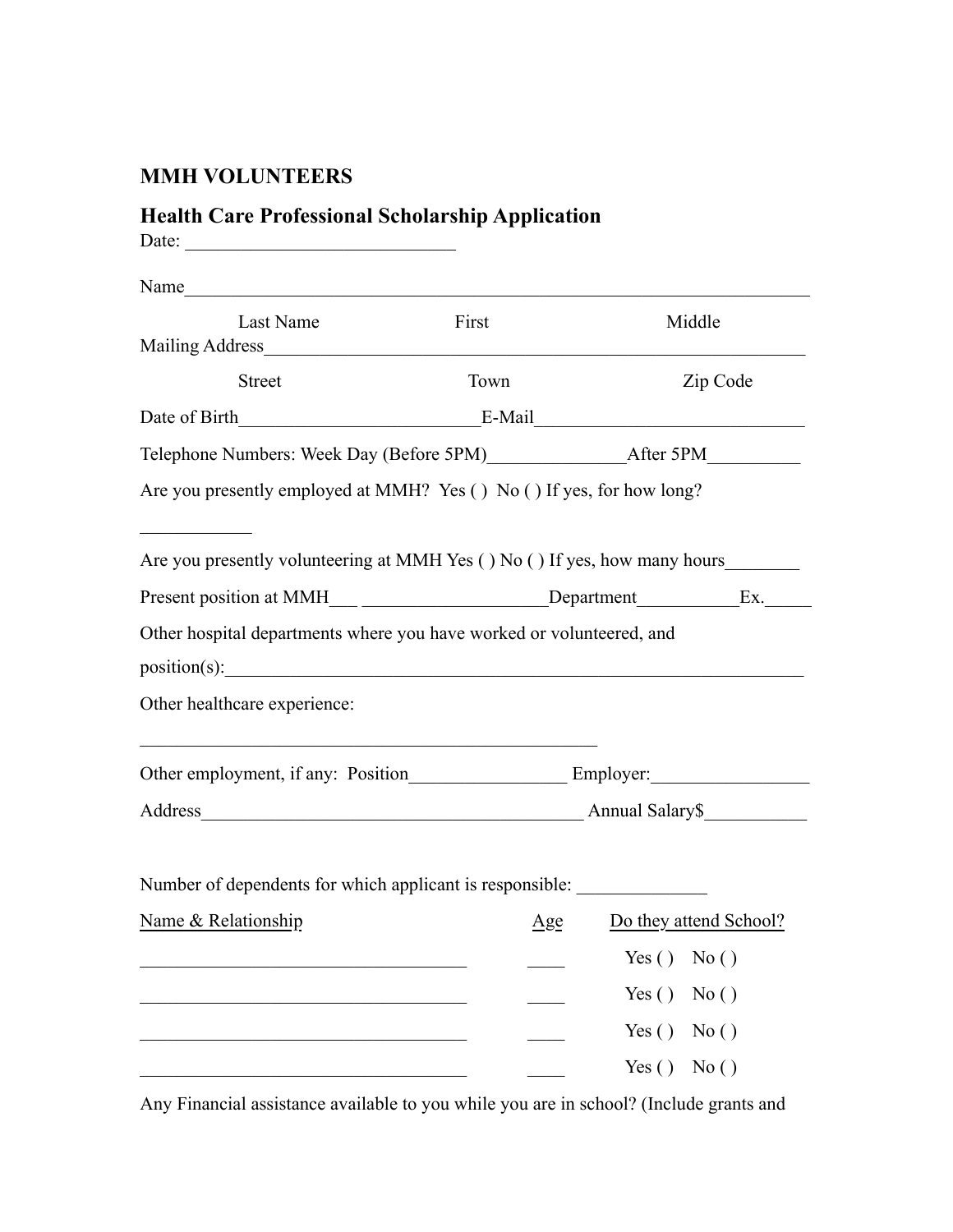| scholarships)                                          |                                                                                                                                                                                 |                                    |          |
|--------------------------------------------------------|---------------------------------------------------------------------------------------------------------------------------------------------------------------------------------|------------------------------------|----------|
|                                                        |                                                                                                                                                                                 |                                    | Amount\$ |
|                                                        |                                                                                                                                                                                 |                                    | Amount\$ |
|                                                        | ACADEMIC INFORMATION                                                                                                                                                            |                                    |          |
|                                                        | High School__________________________________ Location                                                                                                                          |                                    |          |
|                                                        | Year Graduated G.E.D. G.E.D. High School                                                                                                                                        |                                    |          |
|                                                        | Do you hold a higher education degree? Yes () No () Type:<br>Associate Bachelors or higher                                                                                      |                                    |          |
|                                                        | In what field do you hold a state license or certification?<br>Which state?                                                                                                     |                                    |          |
| attendance and credits earned):                        | List all educational institutions you have attended since high school (including present<br>Transcripts are required from educational institutions attended in the last 5 years |                                    |          |
| School<br><b>GPA</b><br>Degree                         | $City &$ State                                                                                                                                                                  | Total Credit Hrs. Dates(from & to) |          |
|                                                        |                                                                                                                                                                                 |                                    |          |
|                                                        |                                                                                                                                                                                 |                                    |          |
| <u> 1999 - Johann Bernstein, mensk forsk politik (</u> | Have you been accepted to a medical field program? Yes $($ ) No $($ ) College/                                                                                                  |                                    |          |
| University<br>Date:                                    | How many credits do you intend to take next semester? ________ Expected Graduation                                                                                              |                                    |          |

Explain how the educational program you have chosen fits into your career goals.

Short-range goals: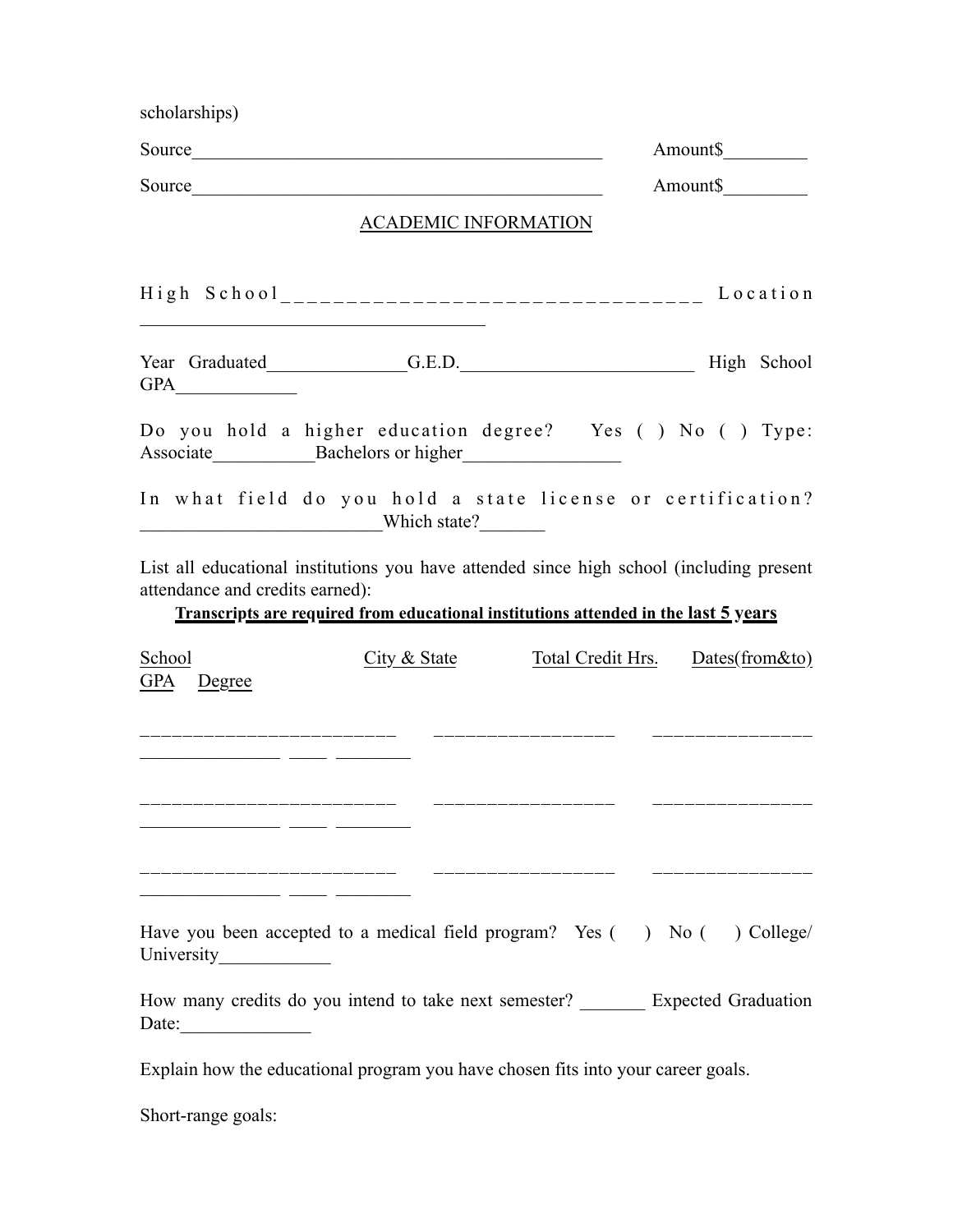Long-range goals:

 $\mathcal{L}_\text{max}$ 

 $\frac{1}{2}$ 

List special abilities or community activities in which you have taken part, using an additional sheet, if necessary:

 $\mathcal{L}_\text{max} = \mathcal{L}_\text{max} = \mathcal{L}_\text{max} = \mathcal{L}_\text{max} = \mathcal{L}_\text{max} = \mathcal{L}_\text{max} = \mathcal{L}_\text{max} = \mathcal{L}_\text{max} = \mathcal{L}_\text{max} = \mathcal{L}_\text{max} = \mathcal{L}_\text{max} = \mathcal{L}_\text{max} = \mathcal{L}_\text{max} = \mathcal{L}_\text{max} = \mathcal{L}_\text{max} = \mathcal{L}_\text{max} = \mathcal{L}_\text{max} = \mathcal{L}_\text{max} = \mathcal{$ 

 $\mathcal{L}_\text{max}$  , and the contribution of the contribution of the contribution of the contribution of the contribution of the contribution of the contribution of the contribution of the contribution of the contribution of t

 $\mathcal{L}_\text{max}$  , and the contribution of the contribution of the contribution of the contribution of the contribution of the contribution of the contribution of the contribution of the contribution of the contribution of t

 $\mathcal{L}_\text{max}$  , and the contribution of the contribution of the contribution of the contribution of the contribution of the contribution of the contribution of the contribution of the contribution of the contribution of t  $\mathcal{L}_\text{max}$  , and the contribution of the contribution of the contribution of the contribution of the contribution of the contribution of the contribution of the contribution of the contribution of the contribution of t  $\mathcal{L}_\text{max} = \mathcal{L}_\text{max} = \mathcal{L}_\text{max} = \mathcal{L}_\text{max} = \mathcal{L}_\text{max} = \mathcal{L}_\text{max} = \mathcal{L}_\text{max} = \mathcal{L}_\text{max} = \mathcal{L}_\text{max} = \mathcal{L}_\text{max} = \mathcal{L}_\text{max} = \mathcal{L}_\text{max} = \mathcal{L}_\text{max} = \mathcal{L}_\text{max} = \mathcal{L}_\text{max} = \mathcal{L}_\text{max} = \mathcal{L}_\text{max} = \mathcal{L}_\text{max} = \mathcal{$ 

 $\mathcal{L}_\text{max}$  , and the contribution of the contribution of the contribution of the contribution of the contribution of the contribution of the contribution of the contribution of the contribution of the contribution of t  $\mathcal{L}_\text{max}$  , and the contribution of the contribution of the contribution of the contribution of the contribution of the contribution of the contribution of the contribution of the contribution of the contribution of t  $\mathcal{L}_\text{max}$  , and the contribution of the contribution of the contribution of the contribution of the contribution of the contribution of the contribution of the contribution of the contribution of the contribution of t

 $\mathcal{L}_\text{max}$  , and the contract of the contract of the contract of the contract of the contract of the contract of the contract of the contract of the contract of the contract of the contract of the contract of the contr

 $\mathcal{L}_\text{max}$  , and the contract of the contract of the contract of the contract of the contract of the contract of the contract of the contract of the contract of the contract of the contract of the contract of the contr

 $\mathcal{L}_\text{max}$  , where  $\mathcal{L}_\text{max}$  is the set of the set of the set of the set of the set of the set of the set of the set of the set of the set of the set of the set of the set of the set of the set of the set of the se

 Three academic or professional references (Excludes family members and friends) See reference forms attached:

*Please deliver in person or mail to MMH Volunteers, 1224 8th Street, Suite #15 Rupert, ID 83350 in care of Volunteer Services*

This must be received in the Volunteer office no later than February 7, 2022

Dear\_\_\_\_\_\_\_\_\_\_\_\_\_\_\_\_\_\_\_\_\_\_\_\_\_\_\_\_\_\_\_\_\_\_\_\_\_\_\_\_\_

I am applying for an Education Scholarship from the Minidoka Memorial Hospital Volunteer Services. The Scholarship will be based on financial need, personal goals, and potential value to my profession, the hospital and the community. As a reference, you have my authorization to give the information requested below.

\_\_\_\_\_\_\_\_\_\_\_\_\_\_\_\_\_\_\_\_\_\_\_\_\_\_\_\_\_\_\_\_\_\_\_\_\_\_ \_\_\_\_\_\_\_\_\_\_\_\_\_\_\_\_\_\_\_\_\_\_\_\_\_\_\_\_\_\_\_

| Scholarship Applicant's Name Printed<br>Date | Scholarship Applicant's Signature |
|----------------------------------------------|-----------------------------------|
|                                              |                                   |

How long have you known the applicant? Years\_\_\_\_\_\_\_\_